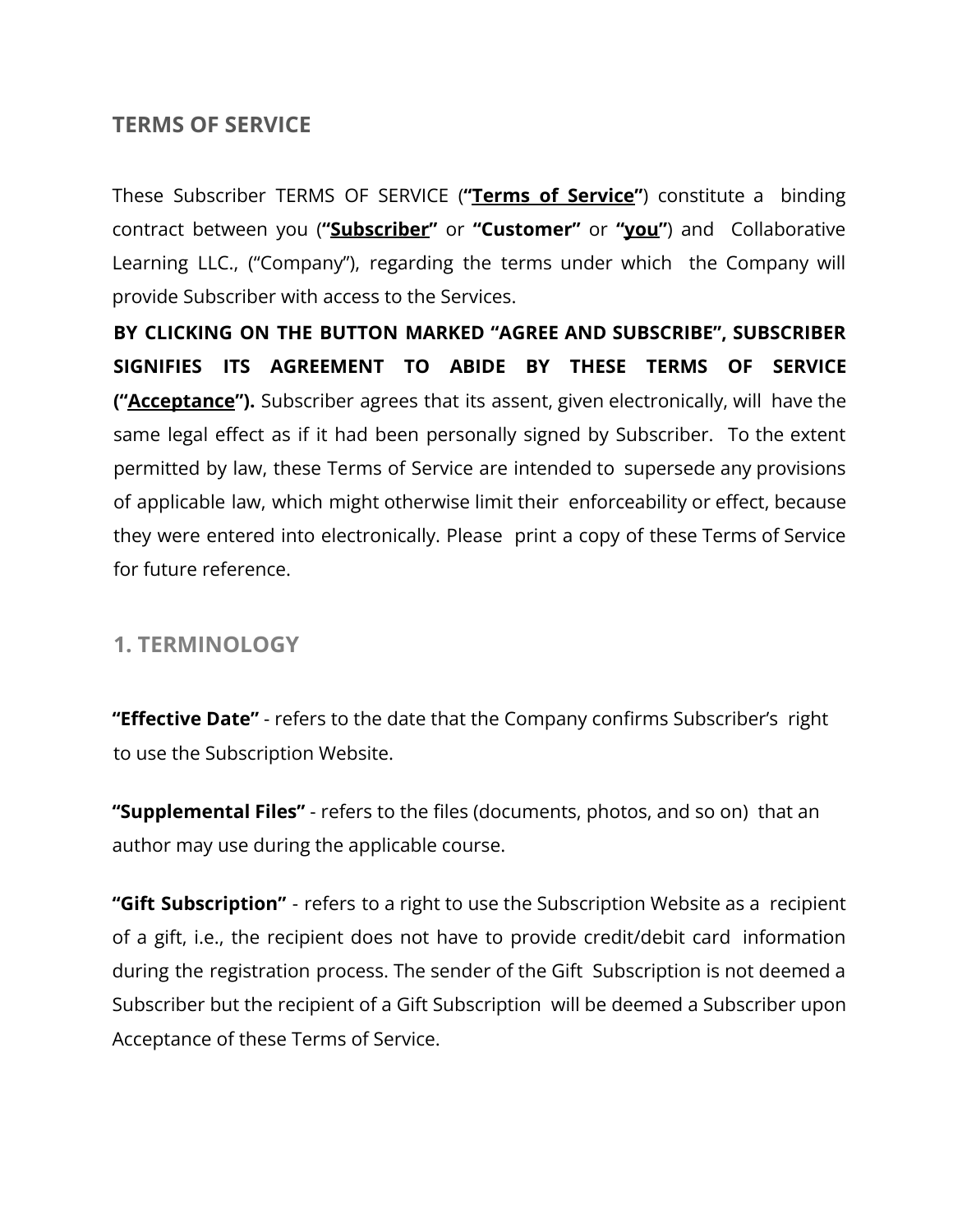**"No Fee Account"** - refers to a limited access right to use the Subscription Website at no charge during the permissible No Fee Account period and in accordance with any applicable terms, including, but not limited to, Acceptance of these Terms of Service. A No Fee Account may or may not require the insertion of credit/debit card information.

**"Standard Content"** - means the full access to the Standard Content offering within the Subscription Website.

**"Public Website"** - means that portion of the Website that is available for use by any person without the need to be a Subscriber.

**"Services"** - means the Public Website, the Subscription Website, and their entire contents, features and functionality (including but not limited to, all information, software, text, displays, images, video and audio, and the design, selection and arrangement thereof, the Standard Content, the supplemental Files, and any documentation pertaining to the foregoing).

**"Subscriber"** - also referred to as **"Member"** or **User**, refers to an individual/entity/organization/institution that has the right to access the Subscription Website via a Subscription Fee (**"Paid Subscription"**), Gift Subscription, No Fee Account, or other basis. A Subscriber must be at least 18 years of age or, as applicable, the age of majority in the country, state or other jurisdiction in which the Subscriber resides (and if a minor, have the permission of a parent or legal guardian to access the Subscription Website), and possess the legal right and ability to enter into binding contracts. Furthermore, a Subscriber may be an 'Individual' or 'Multi-User' Subscriber as follows:

a. **'Individual Subscriber,'** refers to a Subscription by one individual only (**"Individual Subscription"**);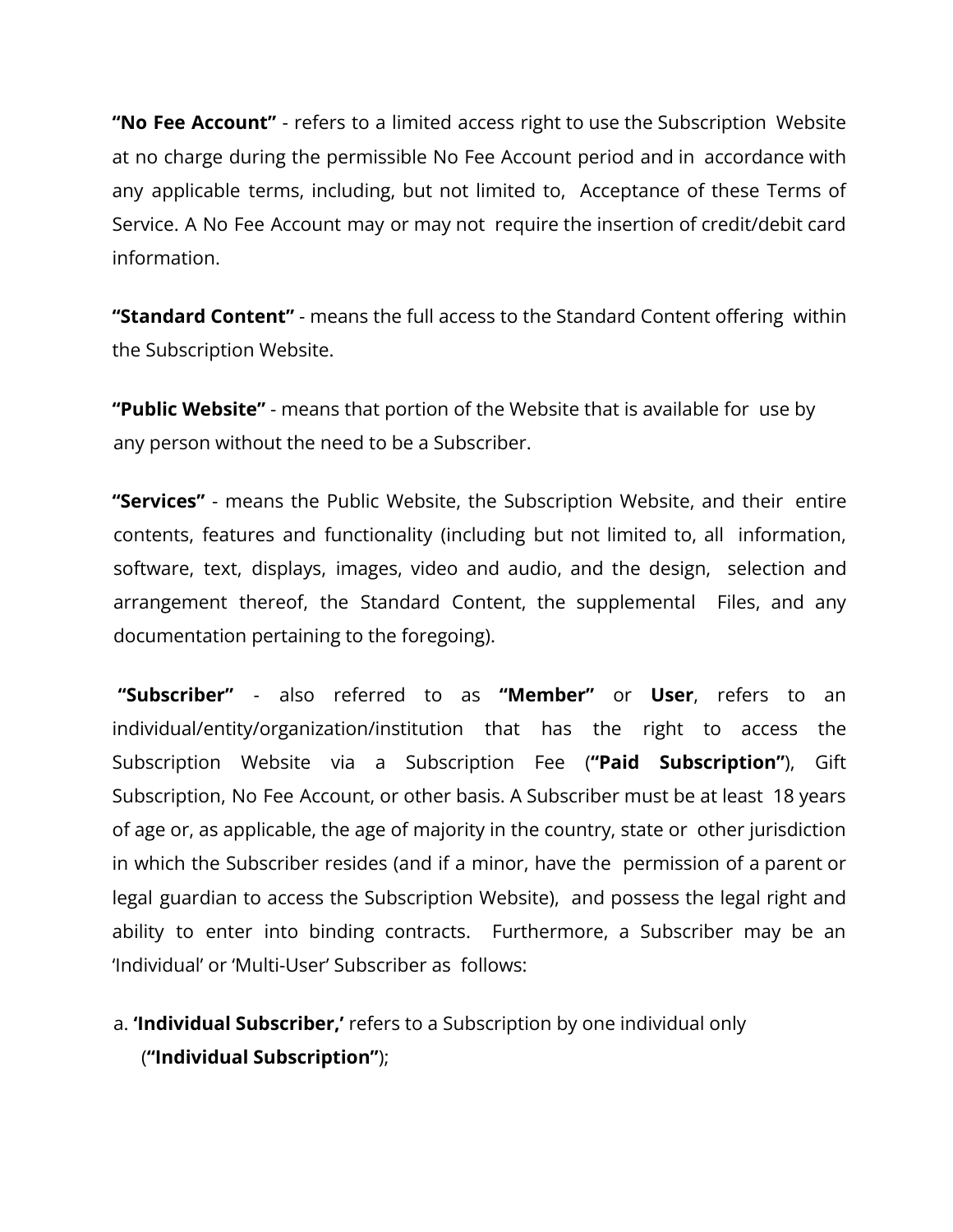- b. **'Multi-User Subscriber,'** refers to an entity, organization, or institution, that subscribes to the Services for use by its constituents, who may include employees, students, faculty, or other end users, etc. (**"Constituents"**) (**"Multi-User Subscription"**). The Subscriber under a Multi-User Subscription will remain liable for all acts or omissions of its Authorized End Users (defined below) with respect to access and use of the Services; furthermore and for the avoidance of doubt, the Subscriber will be responsible for ensuring that its Authorized End Users remain fully compliant with these Terms of Service, the PRIVACY POLICY and the WEBSITE USE POLICY. With respect to a Multi-User Subscription, the following terms will apply:
	- i. **"Authorized End Users"**, refers to the Constituents of the Multi User Subscriber. The number of Authorized End Users under any single Multi-User Subscription may not exceed the number of permitted seats paid under the Subscription (**"Maximum Seats"**). The Authorized End User's identifier must not be of a generic nature. An example of a unique identifier is john.doe@company.com; examples of generic identifiers include the following: support@company.com or .
	- ii. **"Master Administrator"** means the administrator designated by the Multi-User Subscriber who has reporting access and management tools and who may substitute Authorized End Users not to exceed the number of Maximum Seats.
- c. Subscriber agrees on behalf of itself and its Authorized End Users, where applicable, to treat password, usernames, and other security information (**"Authentication Information"**), as confidential and to not provide any other person with access to the Subscription Website or portions of it using Subscriber's (or the Authorized End User's) Authentication Information.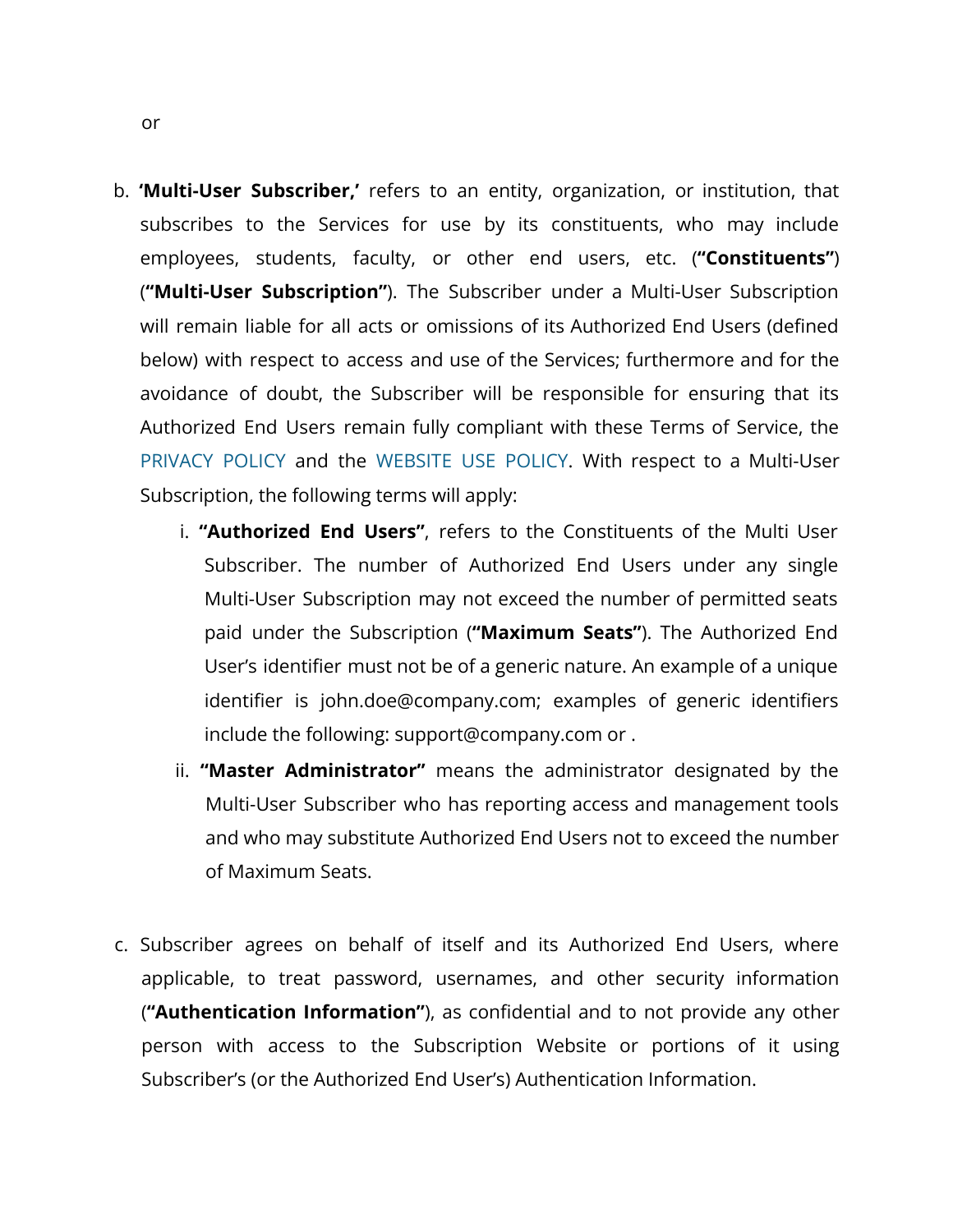Subscriber will notify the Company immediately of any unauthorized access to, or use of, Authentication Information. The Company has the right to disable any Subscriber or Authorized End User access to the Services at any time, in its sole discretion [for any or no reason, including] if, in the Company's opinion, Subscriber and/or Authorized End User has violated any provision of these Terms of Service or appear likely to do so.

**"Subscription"** - refers to a right to use the applicable portion of the Subscription Website as a Subscriber under a Paid Subscription, Gift Subscription, No Fee Account, or other form of right and/or fee to access the Subscription Website.

**"Subscription Term"** - means the period of time that a Subscriber may utilize the applicable portion of the Subscription Website.

**"Subscription Website"** - means the applicable portion of the Website (i.e., Free Content or Standard Content or any portion thereof), that is available only to a Subscriber.

**"Virus"** means any item or device (including any software, code, file or program) which is designed to prevent, impair or otherwise adversely affect the operation of any computer software, hardware or network, any telecommunications service, equipment or network or any other service or device; prevent, impair or otherwise adversely affect access to or the operation of any program or data, including the reliability of any program or data (whether by re-arranging, altering or erasing the program or data in whole or part or otherwise); or adversely affect the user experience, including worms, trojan horses, viruses and other similar things or devices.

**"Website"** - means all information, content, concepts, program interfaces, structures, functionality, computer code, published materials, electronic documents,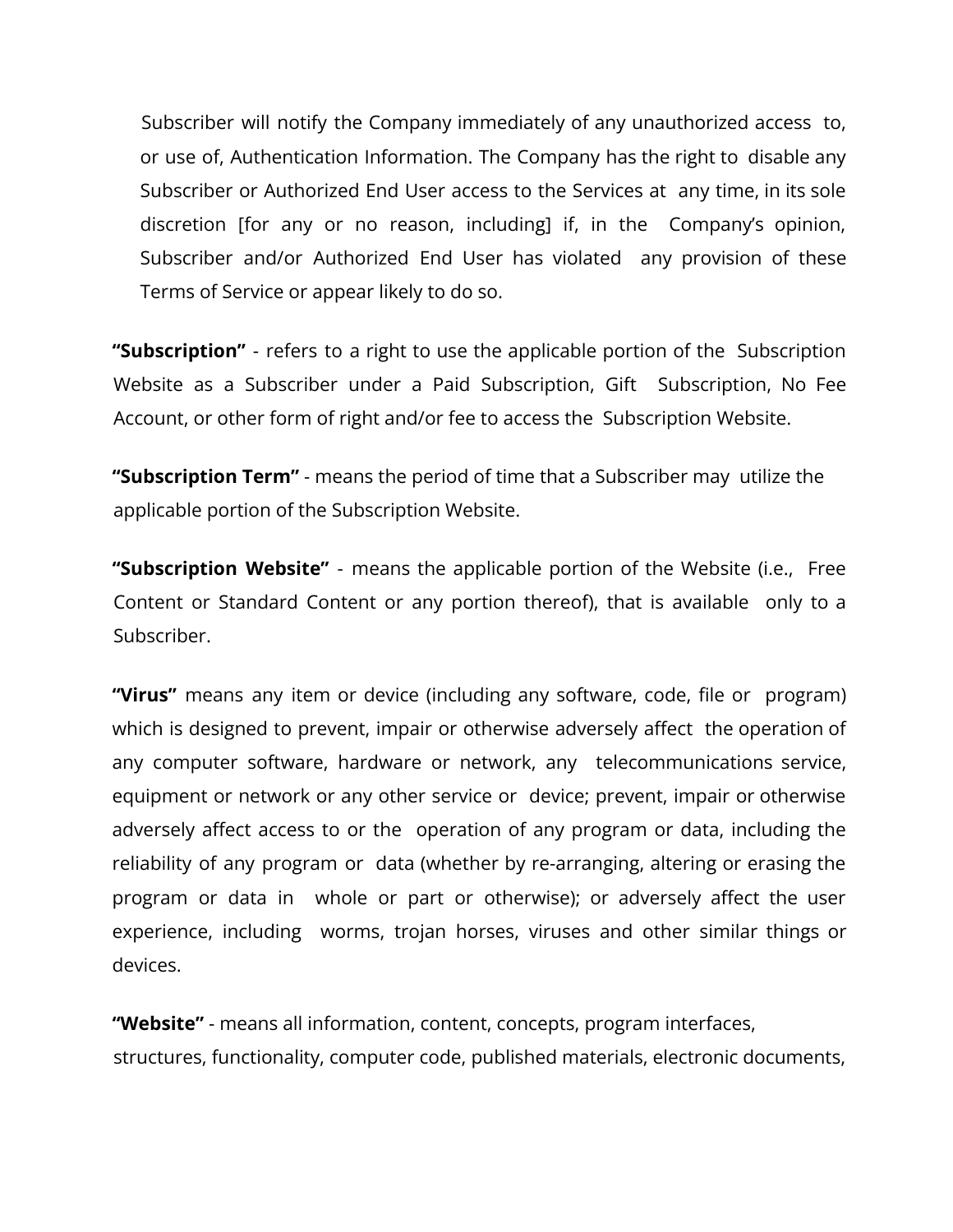graphic files and other technology inherent in Company's website located passtheare.com (or such other web address notified by the Company to Subscribers at any time), and includes the entirety of both the Subscription Website and the Public Website.

# **2. INFORMATION ABOUT THE COMPANY.**

Collaborative Learning, LLC., is a Wyoming company, 30 N Gould Street, Suite R, Sheridan, WY 82801

# **3. SUBSCRIBER WARRANTIES, RIGHTS, REPRESENTATIONS, RESTRICTIONS, AND OBLIGATIONS.**

- A. Subject to these Terms of Service, Subscriber will be granted a limited, non-exclusive, revocable, non-transferable, and non-sublicenseable right to access that portion of the Subscription Website applicable to the Subscription type. By agreeing to grant such access, the Company does not obligate itself to maintain the Website, or to maintain it in its present form. The Company may upgrade, modify, change or enhance the Services and convert a Subscriber to a new version thereof at any time in its sole discretion, to the extent that this is not detrimental to Subscriber's use of the Services and on reasonable prior notice to Subscriber (unless the change is of critical business importance or outside the Company's control, in which case the Company will explain the reason for the changes as soon as is reasonably practicable).
- B. Subscriber agrees to abide by any rules or regulations that the Company publishes with respect to conduct of Subscribers and other users of the Website, which rules and regulations are hereby incorporated into these Terms of Service by this reference. The Company reserves the right to deny a Subscriber and/or an Authorized End User access to the Subscription Website if, in the Company's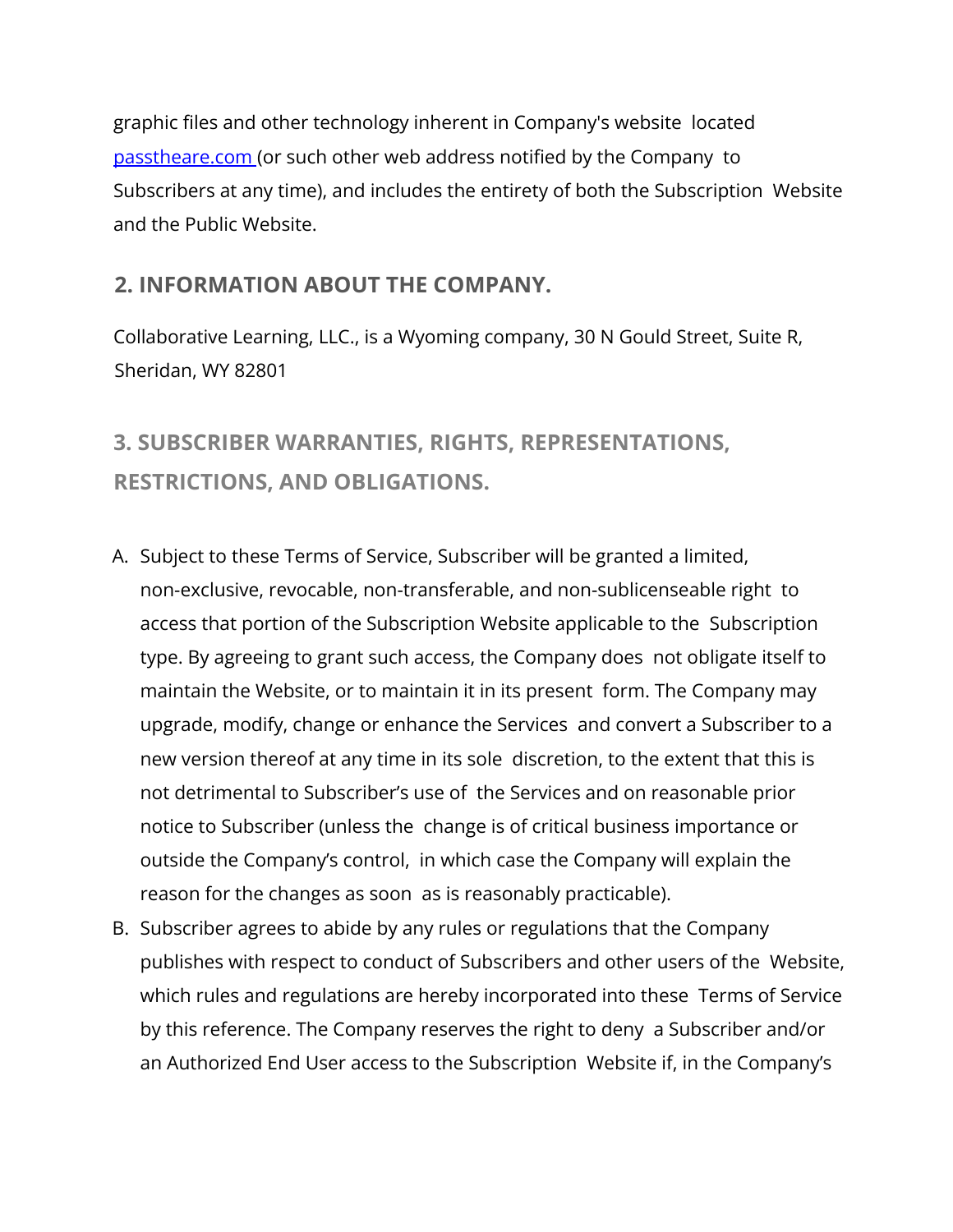sole discretion, Subscriber and/or Authorized End User has failed to abide by these Terms of Service or appear likely to do so.

- C. Subscriber accepts that the Company in its sole discretion may, but has no obligation to, monitor the Services or any portion thereof, and/or to oversee compliance with these Terms of Service.
- D. Subscriber promises, acknowledges, and agrees on behalf of itself and its Authorized End Users (in the case of Multi-User Subscriptions) that:
	- i. Access privileges may not be transferred to any third-parties; ii. It will not access, store, distribute or transmit any Viruses;
	- ii. It will comply with all applicable laws and regulations with respect to use of the Services;
	- iii. It will not rent, lease, sublicense, re-sell, distribute, transfer, copy or modify the Services or any component thereof;
	- iv. It will not translate, decompile, or create or attempt to create, by reverse engineering or otherwise, the source code from the object code made available hereunder;
	- v. It will not reproduce, distribute, modify, create derivative works of, publicly display, publicly perform, republish, download, store or transmit the Services or any portion thereof;
	- vi. It will not delete or alter any copyright, trademark or other proprietary rights notices from copies of materials from the Website or contained in the Services;
	- vii. It is solely responsible for acquiring, installing, operating and maintaining the hardware and software environment, network connections, and telecommunication links, necessary to access and use the Services;
	- viii. It will not use the Services in any manner, or in connection with any content, data, hardware, software or other materials that infringes upon or violates any patent, copyright, trade secret, trademark, or other intellectual property right of any third party, or that constitutes a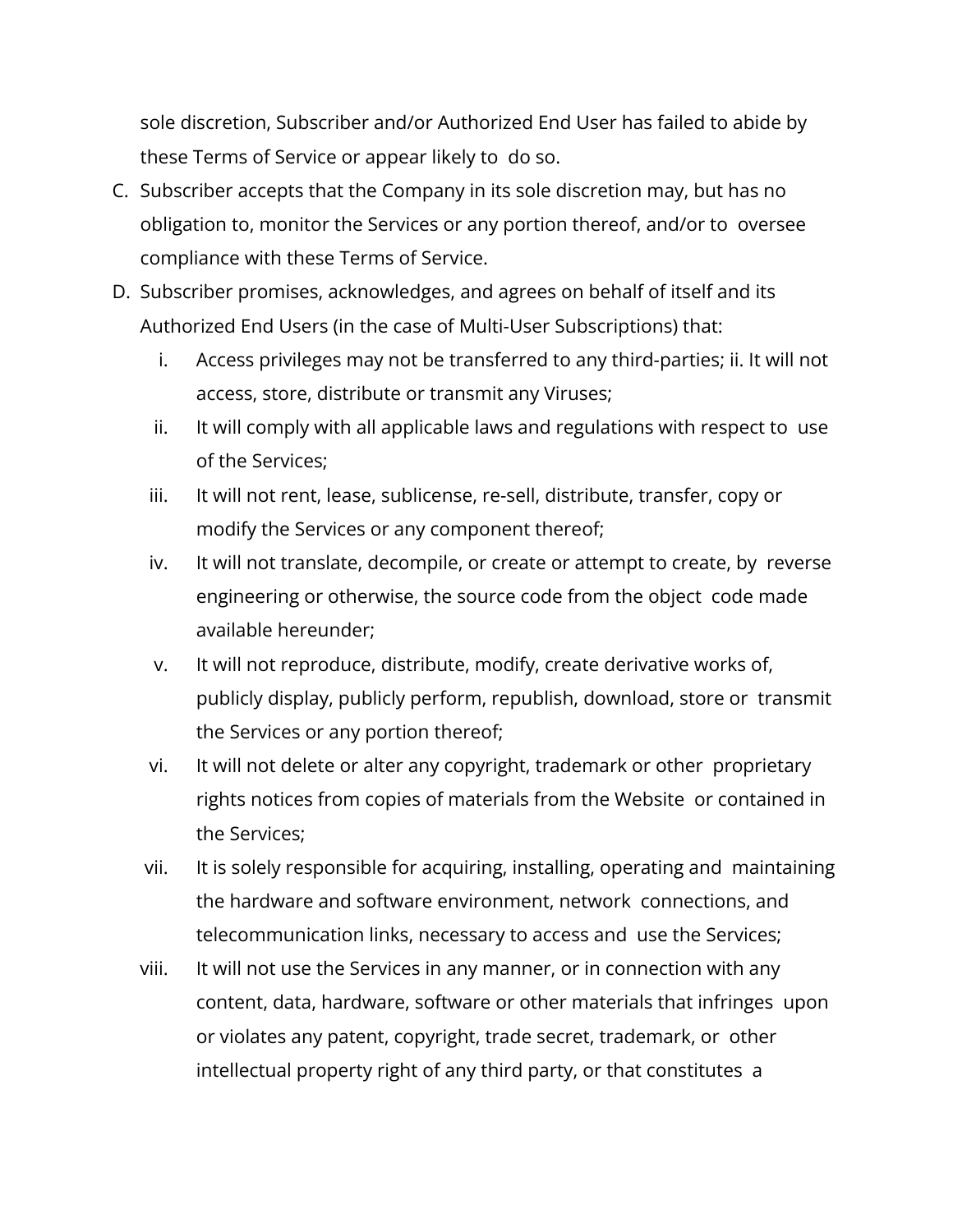defamation, libel, invasion of privacy, or violation of any right of publicity or other third party right, or that is threatening, harassing or malicious.

e. If you are a Multi-User Subscriber, you promise to obtain any and all consents required by law, including, but not limited to, (i) consent to transfer personally identifiable information of your Authorized End Users, and your representatives, to the United States, if applicable, (ii) consent to compile reports as to usage of the Services by your Authorized End Users and provide such reports to you, and (iii) any other consents that may be required in order for us to provide the Services to you and your Authorized End Users. You promise to obtain necessary consents from all relevant bodies including Work Councils, from your Authorized End Users, from the parents or legal guardians of your Authorized End Users (where necessary), and from other applicable individuals.

# **4. AVAILABILITY OF WEBSITE**

Subscriber recognizes that the traffic of data through the Internet may cause delays during the loading of information on the Website and accordingly, it shall not hold the Company liable for delays that are ordinary in the course of Internet use. Subscriber further acknowledges and accepts that the Website will not be available on a continual twenty-four-hour basis due to such delays, or delays caused by the Company's upgrading, modification, or standard maintenance of the Website.

### **5. INTELLECTUAL PROPERTY RIGHTS**

- A. The Services are owned by the Company, its licensors or other providers of such material, and are protected by United States and international copyright, trademark, patent, trade secret and other intellectual property or proprietary rights laws.
- B. No right, title or interest in or to the Services or any portion thereof, is transferred to any Subscriber or Authorized End User, and all rights not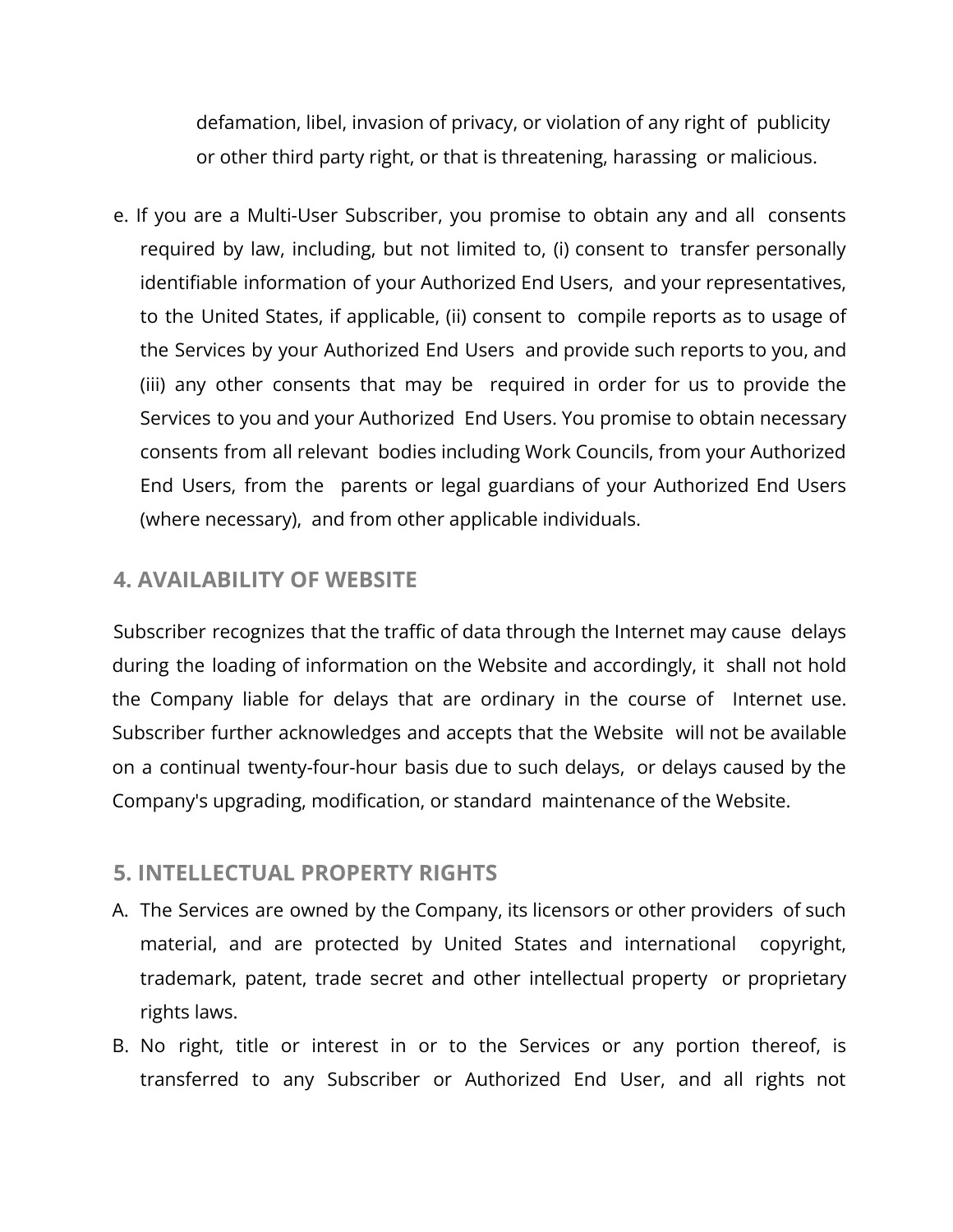expressly granted herein, are reserved by the Company.

C. The Company name, the Company logo, and all related names, logos, product and service names, designs and slogans, are trademarks of the Company or its affiliates or licensors. Subscriber may not use such marks without the prior written permission of the Company. All other names, logos, product and service names, designs and slogans on this Website are the trademarks of their respective owners.

### **6. COMPANY OBLIGATIONS**

The Company will use commercially reasonable efforts to enable the Services to be accessible, except for scheduled maintenance and required repairs, and except for any interruption due to causes beyond the reasonable control of, or not reasonably foreseeable by the Company, including, but not limited to, any Force Majeure Event (as defined below). The foregoing undertaking shall not apply to the extent of any non-conformance caused by use of the Services contrary to the Company's instructions, or modification or alteration of the Services by any party other than the Company. If the Services are in non conformance with the foregoing undertaking, the Company will, at its expense, use all reasonable commercial endeavors to correct any such non conformance promptly, or provide Subscriber with an alternative means of accomplishing the desired performance.

#### **7. FEES AND PAYMENT**

A. **Subscription Fee**. Subscriber agrees to pay the appropriate fee corresponding to the particular Services that it wishes to access for the applicable Subscription Term (**"Subscription Fee"**). The Company reserves the right to change the Subscription Fee with respect to a Renewal Term with prior written notification. Unless otherwise expressly stated, all fees are non-cancellable and non-refundable.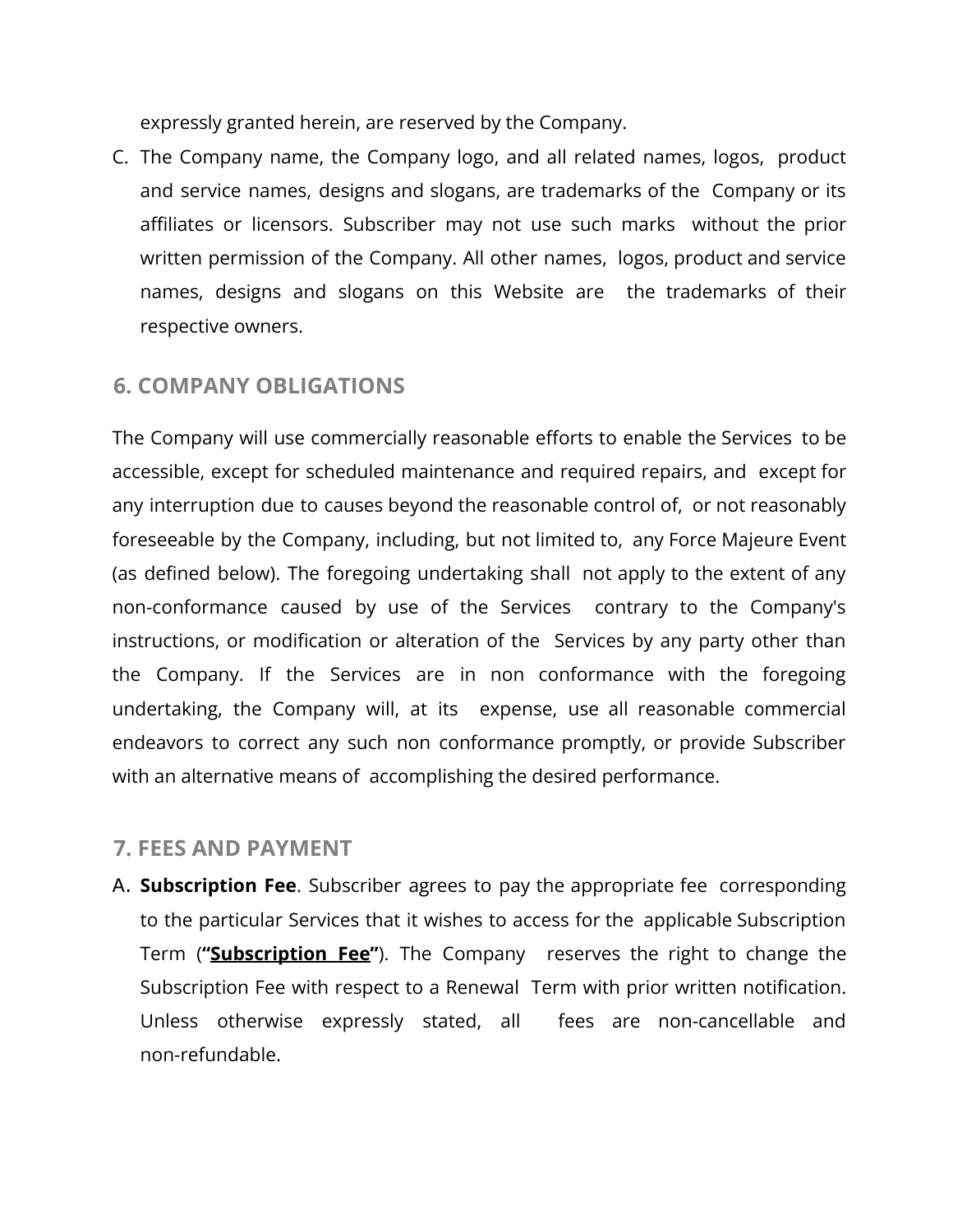- B. **No Fee Account**. If Subscriber cancels a No Fee Trial before it expires, Subscriber's credit/debit card will not be charged. If Subscriber does not cancel before expiration of the No Fee Trial, Subscriber will automatically be enrolled in the appropriate membership (depending on Subscriber's No Fee Trial sign-up choice), and Subscriber's credit/debit card will be billed accordingly.
- C. **Gift Subscription**. If Subscriber receives a Gift Subscription, Subscriber shall not be required to provide the Subscriber's billing information.
- D. **Payment Details**. Recurring charges are billed in advance of service. Subscriber agrees to provide the Company with valid, up-to-date and complete debit/credit card, contact and billing details. Subscriber further authorizes the Company to bill such debit/credit card on the Effective Date (and corresponding Renewal Dates, if appropriate) for the Subscription Fee due for the Subscription Term (and Renewal Term). If, for any reason, Subscriber's credit/debit card company refuses to pay the amount billed for the Services, Subscriber agrees that Company may, at its option, suspend or terminate Subscriber's subscription to the Services and require Subscriber to pay the overdue amount by other means acceptable to the Company. Company may charge a fee for reinstatement of suspended or terminated accounts. Subscriber agrees that until its subscription to the Services is properly terminated, it will continue to accrue charges for which it remains responsible, even if it does not use the Services. In the event legal action is necessary to collect on balances due, Subscriber agrees to reimburse the Company for all expenses incurred to recover sums due, including attorney fees and other legal expenses. Unless otherwise expressly stated, all fees are stated in United States dollars.
- E. **Taxes**. Subscriber is responsible for all applicable sales, use, transfer or other taxes and all duties, whether international, national, state, or local, however designated, which are levied or imposed by reason of the transaction contemplated hereby, excluding, however, income taxes on profits which may be levied against the Company.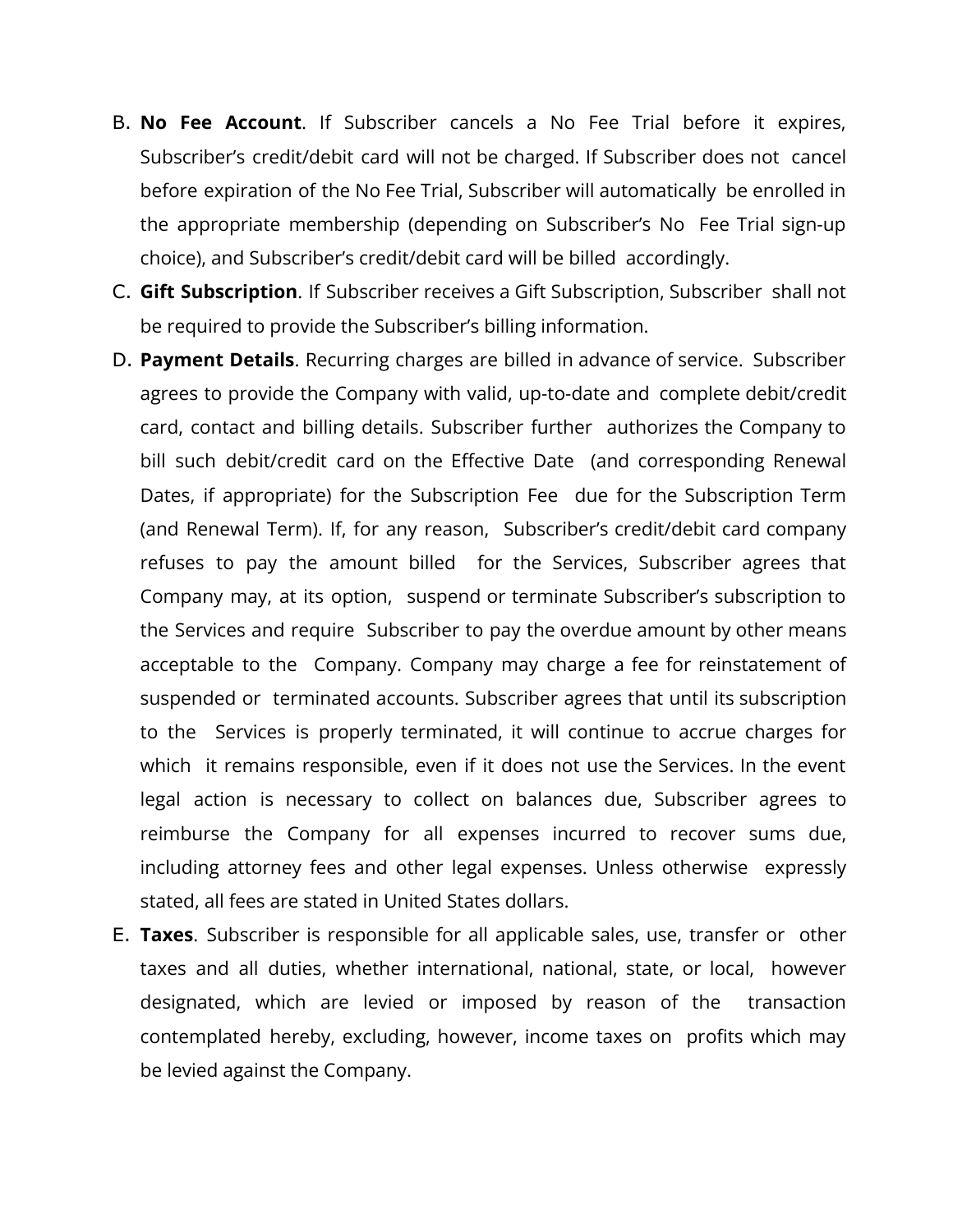### **8. TERM AND TERMINATION**

#### A. **Term**.

**General Subscription**. Subscriber may subscribe to the Services for the applicable term of the specific Subscription commencing on the Effective Date (**"Initial Term"**). Thereafter, the Subscription will renew automatically on the corresponding anniversary date (**"Renewal Date"**) of the Effective Date (each a **"Renewal Term"**, and collectively with the Initial Term, the **"Subscription Term"**), until Subscriber notifies Company of its intention not to renew prior to the end of the then-current term.

- B. **Termination**. The Company reserves the right to terminate or suspend access to all or any portion of the Services for violation or suspected violation of these Terms of Service.
- C. **Effect of Termination**. Subscriber will have no further rights to access the Subscription Website. Termination will not affect the rights or liabilities of either party that accrued prior to termination.
- D. **Individual Subscription Termination (applicable only to residents of a member country within the European Union)**. If you are an Individual Subscriber who is a resident of a European Union member country, then in addition to any other rights under these Terms of Service, you may cancel any Subscription for any reason during the fourteen (14) day period from the Effective Date by submitting a cancellation request through Customer Service. If you do so, and with respect to any paying Subscription, Company may, but is not obligated to, charge you a proportionate amount of the Subscription Fee for the part of the Subscription that you have used.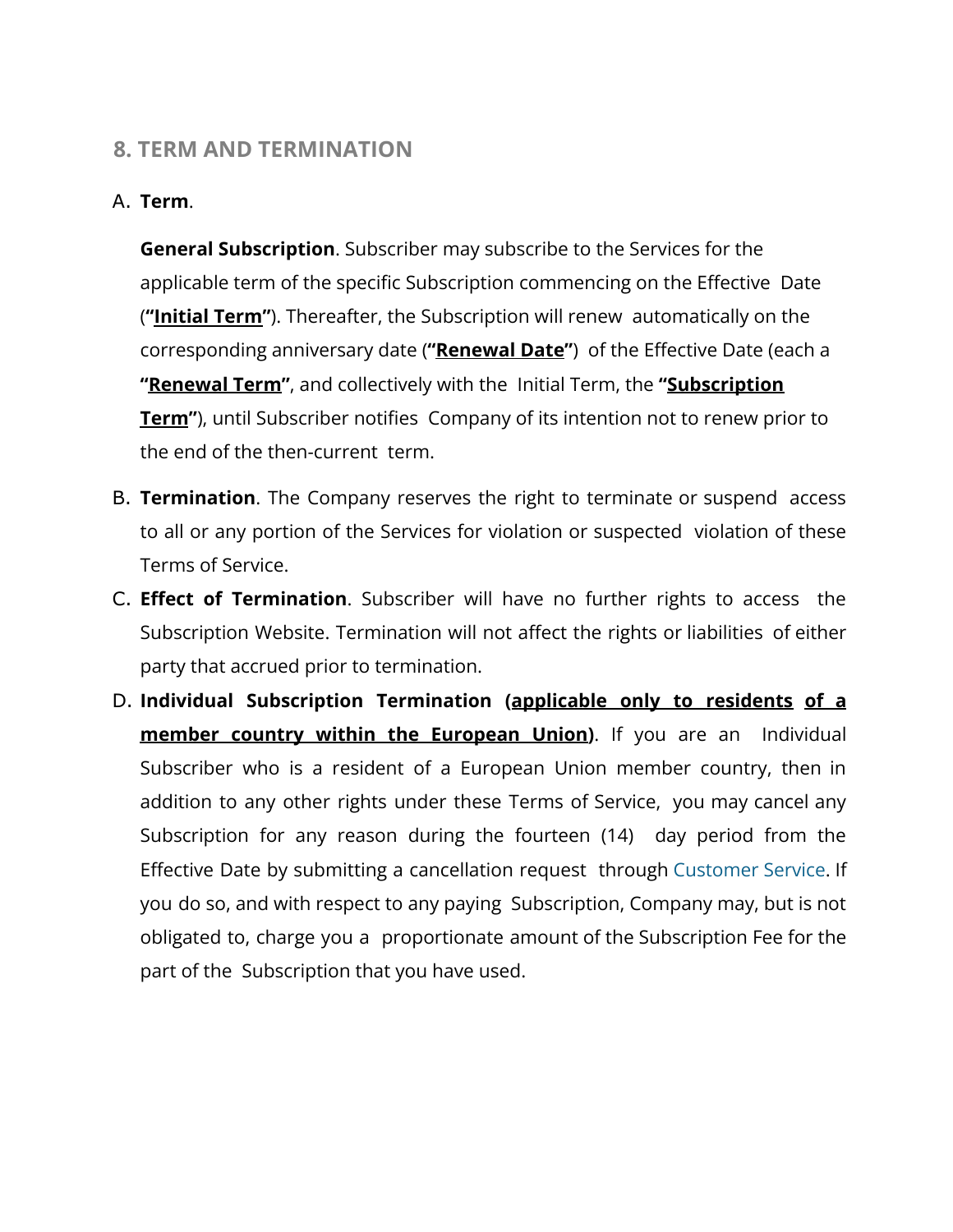# **9. CONFIDENTIALITY**

Subscriber agrees to maintain the confidentiality of the Company's Confidential Information. For the purposes of these Terms of Service, the term "Confidential Information" means all portions of the Services, including but not limited to, the Subscription Website.

# **10. THIRD PARTY LINKS OR INFORMATION**

This Website may contain links to other websites that are not operated by or related to the Company. Company is not responsible for the content, accuracy or opinions expressed in such third-party websites, and does not investigate, monitor, or check these websites for accuracy or completeness. The inclusion of any linked website on this Website does not imply approval or endorsement of the linked website by the Company. A Subscriber that leaves this Website to access these third-party sites does so at its own risk.

### **11. DISCLAIMERS OF STATEMENTS/WARRANTIES**

SUBSCRIBER'S USE OF THE SERVICES OR ITEMS OBTAINED THROUGH THE SERVICES IS AT ITS OWN RISK. THE SERVICES ARE PROVIDED ON AN "AS IS" AND "AS AVAILABLE" BASIS, WITHOUT ANY STATEMENTS OR WARRANTIES OF ANY KIND, EITHER EXPRESS OR IMPLIED. NEITHER COMPANY, ITS AFFILIATES NOR ANY PERSON ASSOCIATED WITH THEM MAKES ANY STATEMENT, WARRANTY OR REPRESENTATION WITH RESPECT TO THE COMPLETENESS, SECURITY, RELIABILITY, QUALITY, ACCURACY OR AVAILABILITY OF THE SERVICES. WITHOUT LIMITING THE FOREGOING, NEITHER COMPANY, ITS AFFILIATES NOR ANYONE ASSOCIATED WITH THEM PROMISES THAT THE SERVICES OR ITEMS OBTAINED THROUGH THE SERVICES OR ANY PORTION THEREOF, WILL BE ACCURATE, RELIABLE, ERROR-FREE OR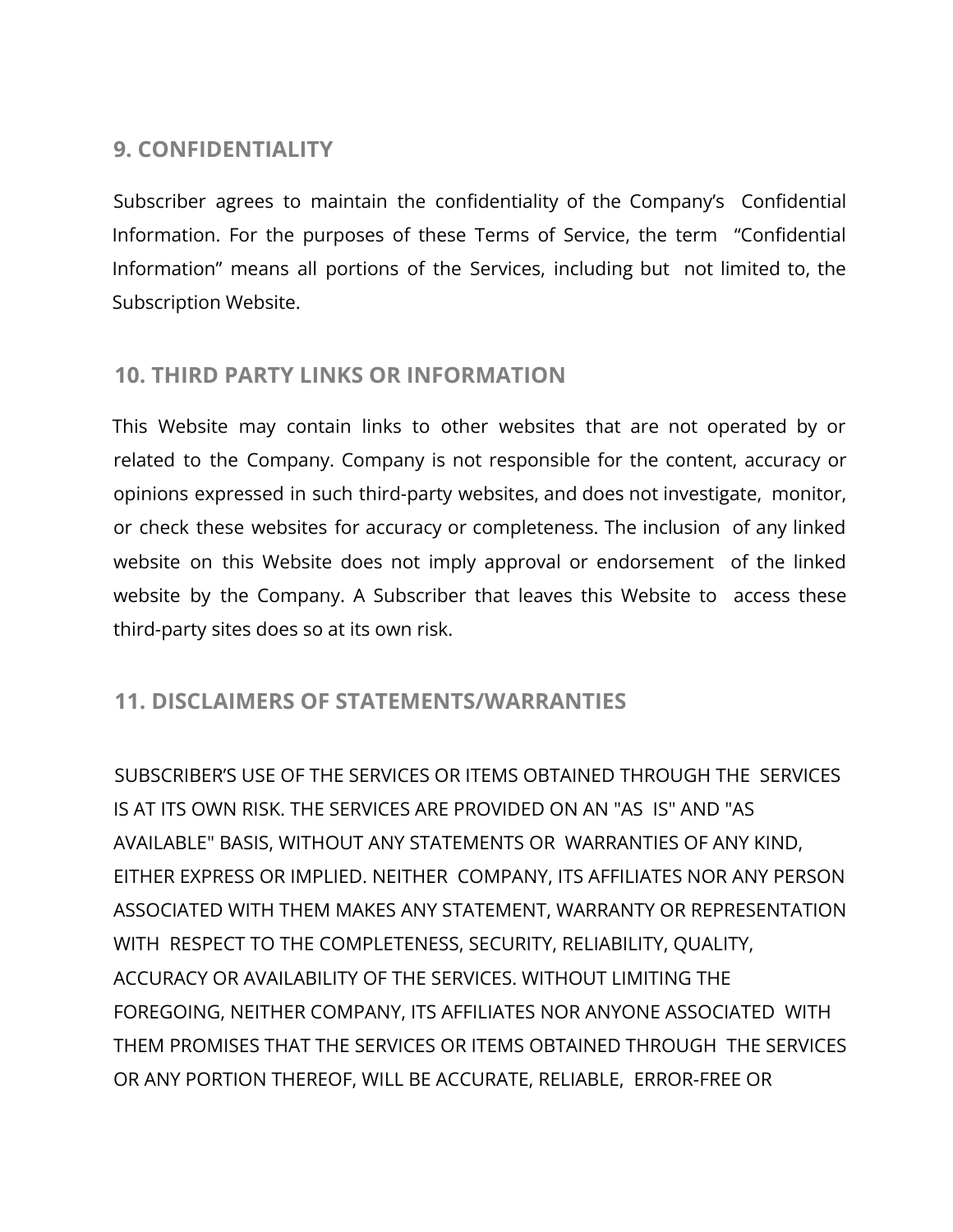UNINTERRUPTED, THAT DEFECTS WILL BE CORRECTED, THAT THE SERVICES OR THE WEBSITE OR THE SERVER THAT MAKES IT AVAILABLE, ARE FREE OF VIRUSES OR OTHER HARMFUL COMPONENTS, OR THAT THE SERVICES OR ITEMS OBTAINED THROUGH THE SERVICES WILL OTHERWISE MEET SUBSCRIBER'S NEEDS OR EXPECTATIONS. COMPANY AND ITS AFFILIATES HEREBY DISCLAIMS ALL WARRANTIES OF ANY KIND, WHETHER EXPRESS OR IMPLIED, STATUTORY OR OTHERWISE, INCLUDING BUT NOT LIMITED TO ANY WARRANTIES OF MERCHANTABILITY, NON INFRINGEMENT AND FITNESS FOR PARTICULAR PURPOSE. THE FOREGOING DOES NOT AFFECT ANY WARRANTIES WHICH CANNOT BE EXCLUDED OR LIMITED UNDER APPLICABLE LAW. NO VERBAL OR WRITTEN REPRESENTATIONS, INFORMATION OR ADVICE GIVEN BY COMPANY, ITS AFFILIATES OR THEIR AUTHORIZED REPRESENTATIVE SHALL CREATE A WARRANTY OR IN ANY WAY INCREASE THE SCOPE OF THIS WARRANTY.

# **12. LIMITATION OF LIABILITY**

A. COMPANY DOES NOT IN ANY WAY EXCLUDE OR LIMIT ITS LIABILITY FOR (I) DEATH OR PERSONAL INJURY CAUSED BY ITS NEGLIGENCE; (II) FRAUD OR FRAUDULENT MISREPRESENTATION; OR (III) ANY OTHER MATTER FOR WHICH IT WOULD BE ILLEGAL FOR COMPANY TO EXCLUDE OR ATTEMPT TO EXCLUDE ITS LIABILITY.

# **SECTION 12 (B) APPLIES TO MULTI-USER SUBSCRIBERS:**

B. IN NO EVENT SHALL COMPANY, ITS AFFILIATES, LICENSORS, EMPLOYEES, AGENTS, OFFICERS OR DIRECTORS BE LIABLE TO SUBSCRIBER OR ANY THIRD PARTY FOR AN SPECIAL, PUNITIVE, INCIDENTAL, INDIRECT OR CONSEQUENTIAL DAMAGES OF ANY KIND, OR ANY DAMAGES WHATSOEVER, INCLUDING, WITHOUT LIMITATION, THOSE RESULTING FROM LOSS OF USE, LOSS OF DATA, OR LOSS OF PROFITS, WHETHER OR NOT COMPANY HAS BEEN ADVISED OF THE POSSIBILITY OF SUCH DAMAGES, AND ON ANY THEORY OF LIABILITY, ARISING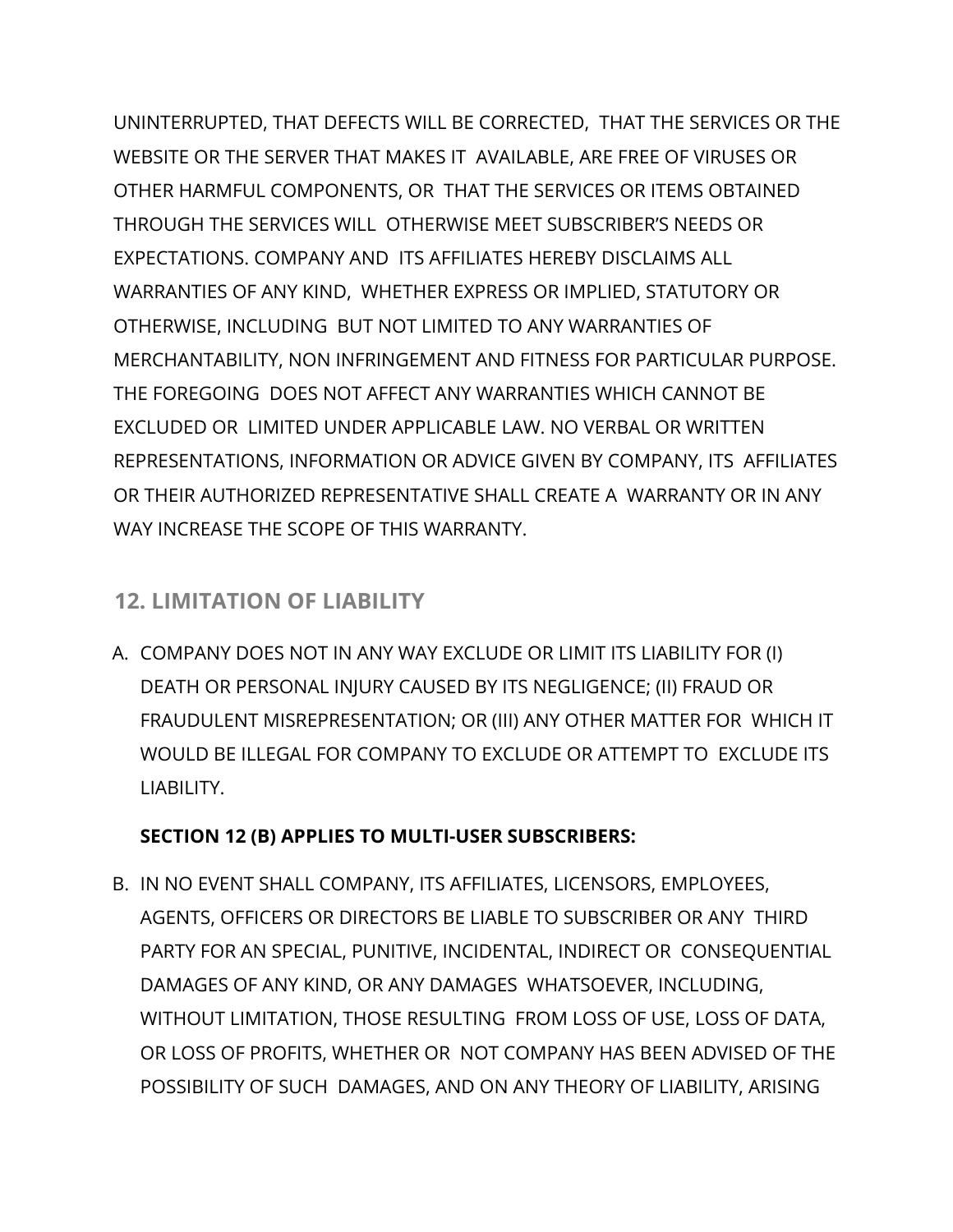OUT OF OR IN CONNECTION WITH THE USE OF THE SERVICES OR OF ANY WEB SITE REFERENCED OR LINKED TO FROM THE SERVICES. NOTWITHSTANDING ANYTHING TO THE CONTRARY IN THE FOREGOING, SUBSCRIBER'S EXCLUSIVE REMEDY AND COMPANY AND ITS AFFILIATE'S ENTIRE LIABILITY, IF ANY, FOR ANY CLAIMS ARISING OUT OF THESE TERMS OF SERVICE, SHALL BE LIMITED TO THE LESSER OF (I) THE AMOUNT PAID BY SUBSCRIBER TO COMPANY IN SUBSCRIPTION FEES DURING THE TWO (2) MONTH PERIOD IMMEDIATELY PRECEDING THE DATE ON WHICH THE CLAIM OR ACTION AROSE OR (II) TWO HUNDRED DOLLARS (\$200), REGARDLESS OF WHETHER THE CLAIM OR ACTION IS BASED ON CONTRACT, TORT, WARRANTY, INDEMNIFICATION OR OTHERWISE. THE EXISTENCE OF MULTIPLE CLAIMS WILL NOT ENLARGE THIS LIMIT. SUBSCRIBER WILL BE RESPONSIBLE FOR ALL CLAIMS AND DAMAGES RESULTING FROM THE MISUSE OF THE SERVICES BY SUBSCRIBER AND/OR ITS AUTHORIZED END USERS.

# **SECTION 12 (C) APPLIES TO INDIVIDUAL SUBSCRIBER RESIDENTS OF A EUROPEAN UNION MEMBER COUNTRY:**

C. IN NO EVENT WILL COMPANY, ITS AFFILIATES, LICENSORS, EMPLOYEES, AGENTS, OFFICERS OR DIRECTORS BE LIABLE TO YOU OR ANY THIRD PARTY FOR ANY INDIRECT, CONSEQUENTIAL LOSSES (WHERE CONSEQUENTIAL LOSSES MEANS LOSS ARISING AS A SIDE EFFECT OF THE MAIN LOSS), WHICH ARE NOT A REASONABLY FORESEEABLE CONSEQUENCE OF SUCH MAIN LOSS OR DAMAGE, INCLUDING BUT NOT LIMITED TO (I) LOSS OF INCOME OR REVENUE; (II) LOSS OF BUSINESS; (III) LOSS OF PROFITS; (IV) LOSS OF ANTICIPATED SAVINGS; OR (V) LOSS OF DATA.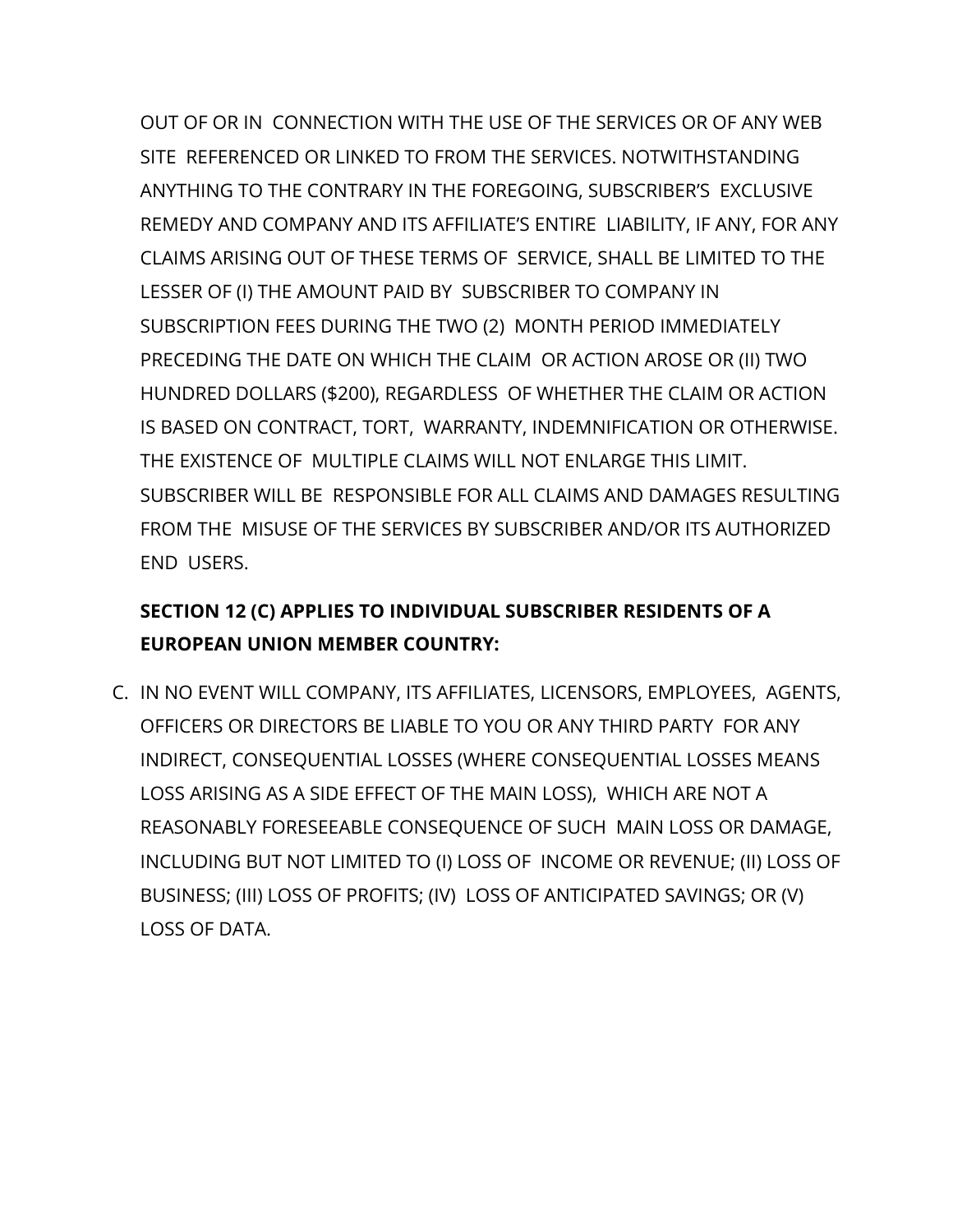#### **13. INDEMNITY**

Subscriber agrees to compensate and defend fully Company, its officers, employees, agents, successors and assigns, from and against any damages, losses, and expenses (including reasonable attorneys' fees) resulting from any third-party claim, action or demand arising out of any breach by Subscriber of any representation, warranty, covenant, obligation or duty of Subscriber under this Agreement.

#### **14. SURVIVAL**

All provisions relating to proprietary rights, payment of fees, confidentiality, disclaimer of warranty, indemnification, and limitation of liability, shall survive the expiration or earlier termination of these Terms of Service.

#### **15. CHANGES**

Except, for any provisions determining the primary contractual obligations of Subscriber and Company hereunder, Company has the right to revise and amend these Terms of Service from time to time to reflect changes in business needs including, but not limited to, changes in features and functionality, changes in market conditions, changes in technology, changes in payment methods, changes in relevant laws and regulatory requirements and changes in system capabilities. Changes are effective immediately upon posting and Subscriber's continued use of any of the Services following the posting of revised Terms of Service means that Subscriber accepts and agrees to the changes, to the extent permitted by applicable laws.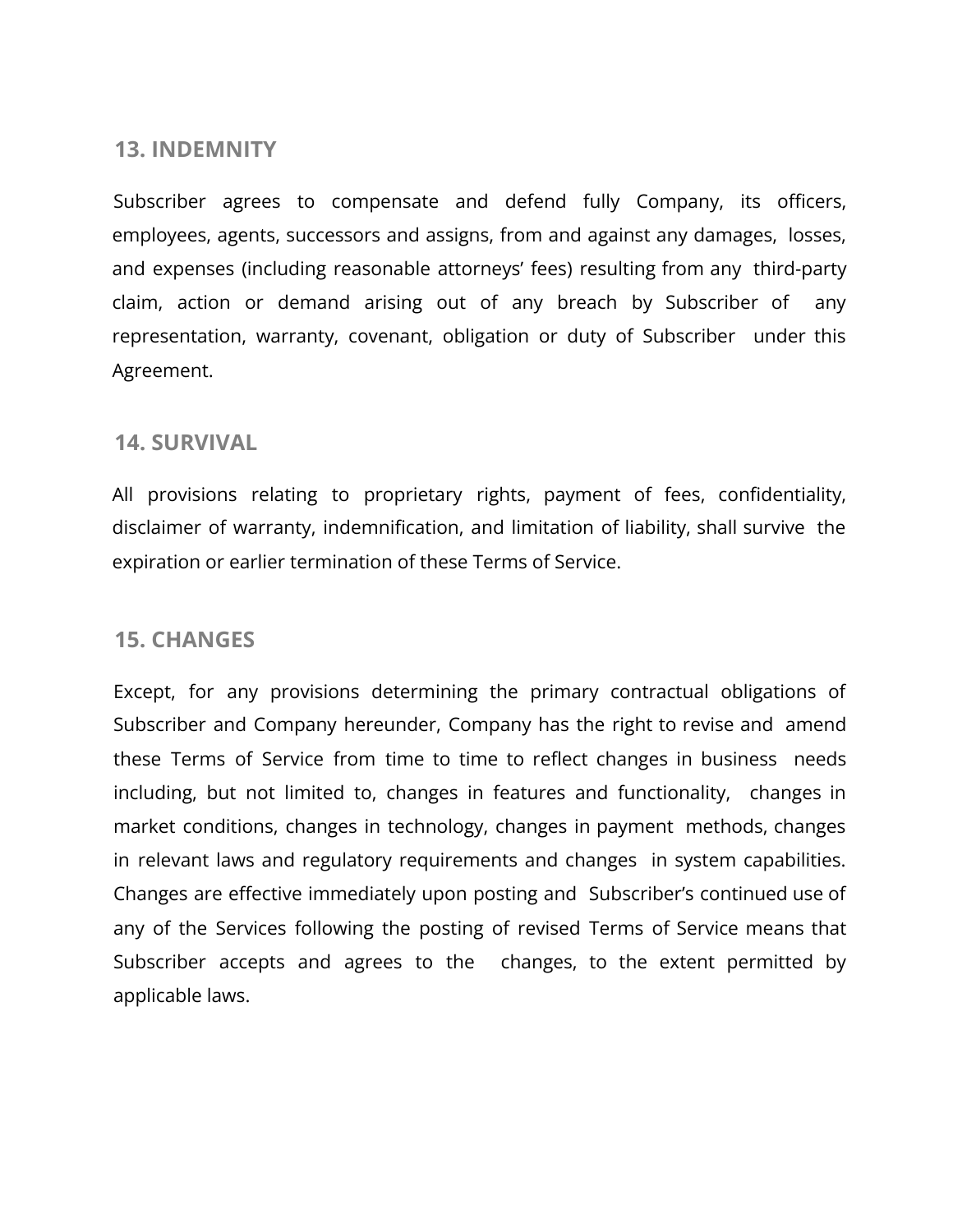### **16. ASSIGNMENT**

Subscriber may not transfer these Terms of Service, in whole or in part. Company may transfer these Terms of Service and/or subcontract some or all of its obligations hereunder at any time.

# **17. INJUNCTIONS**

Subscriber acknowledges that a breach of any confidentiality or proprietary rights provision of these Terms of Service may cause Company irreparable damage, for which the award of damages would not be adequate compensation. Consequently, Company may seek an injunction to prevent Subscriber from taking any and all acts in violation of those provisions, which remedy shall be cumulative and not exclusive, and Company may seek the entry of an injunction enjoining any breach or threatened breach of those provisions, in addition to any other relief to which Company may be entitled at law or in equity.

### **18. GOVERNING LAW AND VENUE**

These Terms of Service shall be construed and governed by the laws of the State of Connecticut, without regard to the principles of conflict of laws thereof. Subscriber agrees and accepts that any legal action or proceeding shall be brought in the federal or state courts for the State of Connecticut, County of New Haven, and Subscriber expressly waives any objection to personal jurisdiction, venue or forum non conveniens. Additionally, in the event of any dispute or claim relating to or arising out of these Terms of Service (including, but not limited to, any claims of breach of contract, tort, infringement), Subscriber agrees that all such disputes/claims will be resolved by means of a court trial conducted by the superior or district court in New Haven, Connecticut, and Subscriber expressly waives any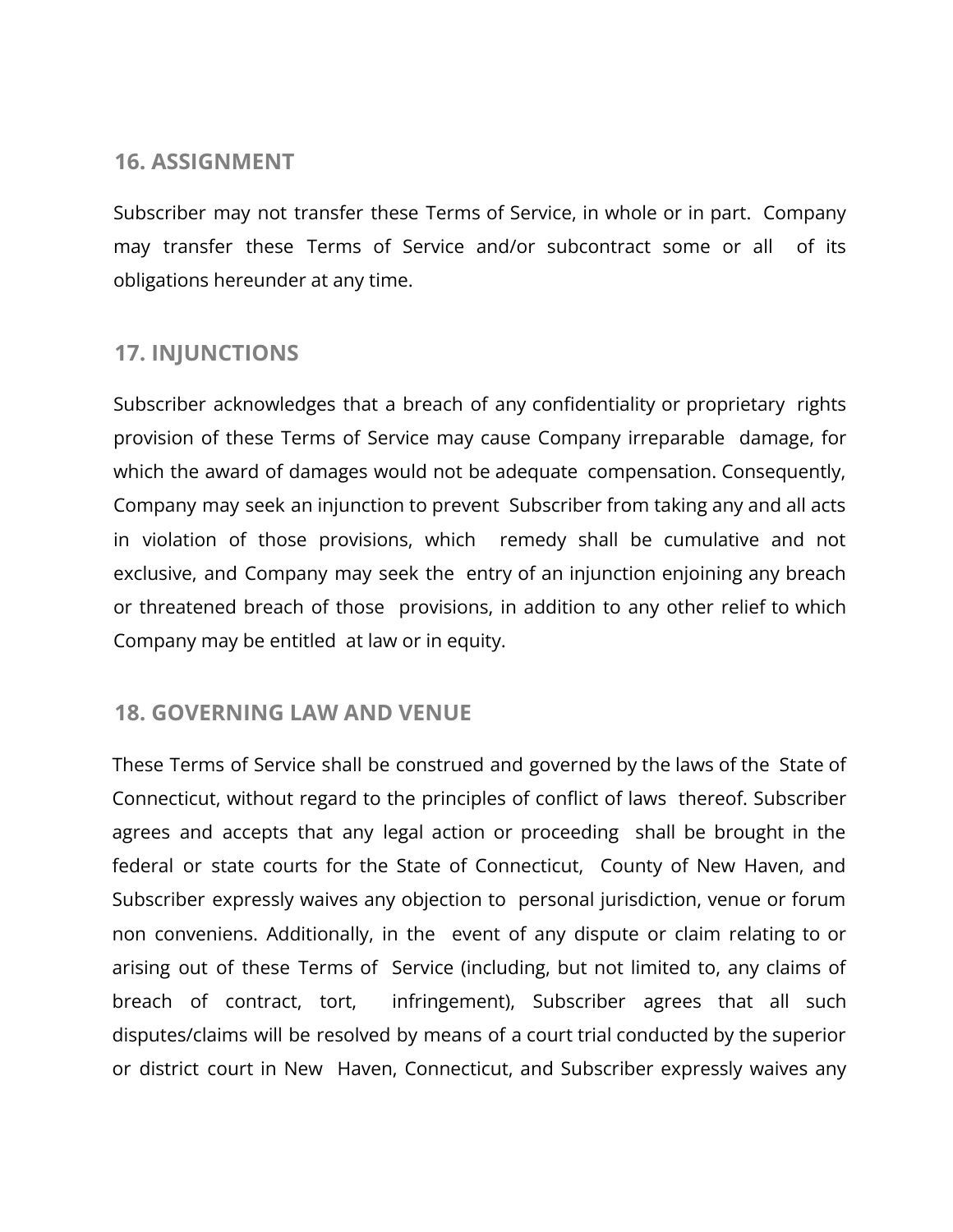right it may otherwise have to a jury trial. **THE PRECEDING PROVISION REGARDING VENUE DOES NOT APPLY IF YOU ARE AN INDIVIDUAL SUBSCRIBER RESIDENT IN A MEMBER COUNTRY OF THE EUROPEAN UNION. IF YOU ARE A CONSUMER BASED IN THE EUROPEAN UNION, YOU MAY MAKE A CLAIM IN THE COURTS OF THE COUNTRY WHERE YOU RESIDE.**

### **19. NOTICES**

Legal notices may be sent to clare@passtheare.com (if by email), or, if Subscriber is in the United States, to Collaborative Learning, LLC., Attn: Agreement Matters (Legal), 30 N Gould Street, Suite R, Sheridan, WY 82801 (if by conventional mail). Notices to Subscriber may be sent either to the email address supplied in Subscriber's account or to the address supplied by Subscriber as part of its registration data. In addition, Company may broadcast notices or messages through the Website to inform of changes to the Website or other matters of importance, and such broadcasts shall constitute notice to Subscriber to the extent permitted by applicable law. Any notices or communication under these Terms of Service will be deemed delivered to the party receiving such communication (a) on the delivery date if delivered personally to the party; (b) two business days after deposit with a commercial overnight carrier, with written verification of receipt; (c) five business days after the mailing date, if sent by mail, return receipt requested; (d) on the delivery date if transmitted by email; or within three (3) days after Company posts a notice on the Website.

# **20. FORCE MAJEURE**

Company will not be liable or responsible for any failure to perform, or delay in performance of, any of its obligations that is caused by events outside its reasonable control (**"Force Majeure Event"**). A Force Majeure Event includes any act, event, non-happening, omission or accident beyond Company's reasonable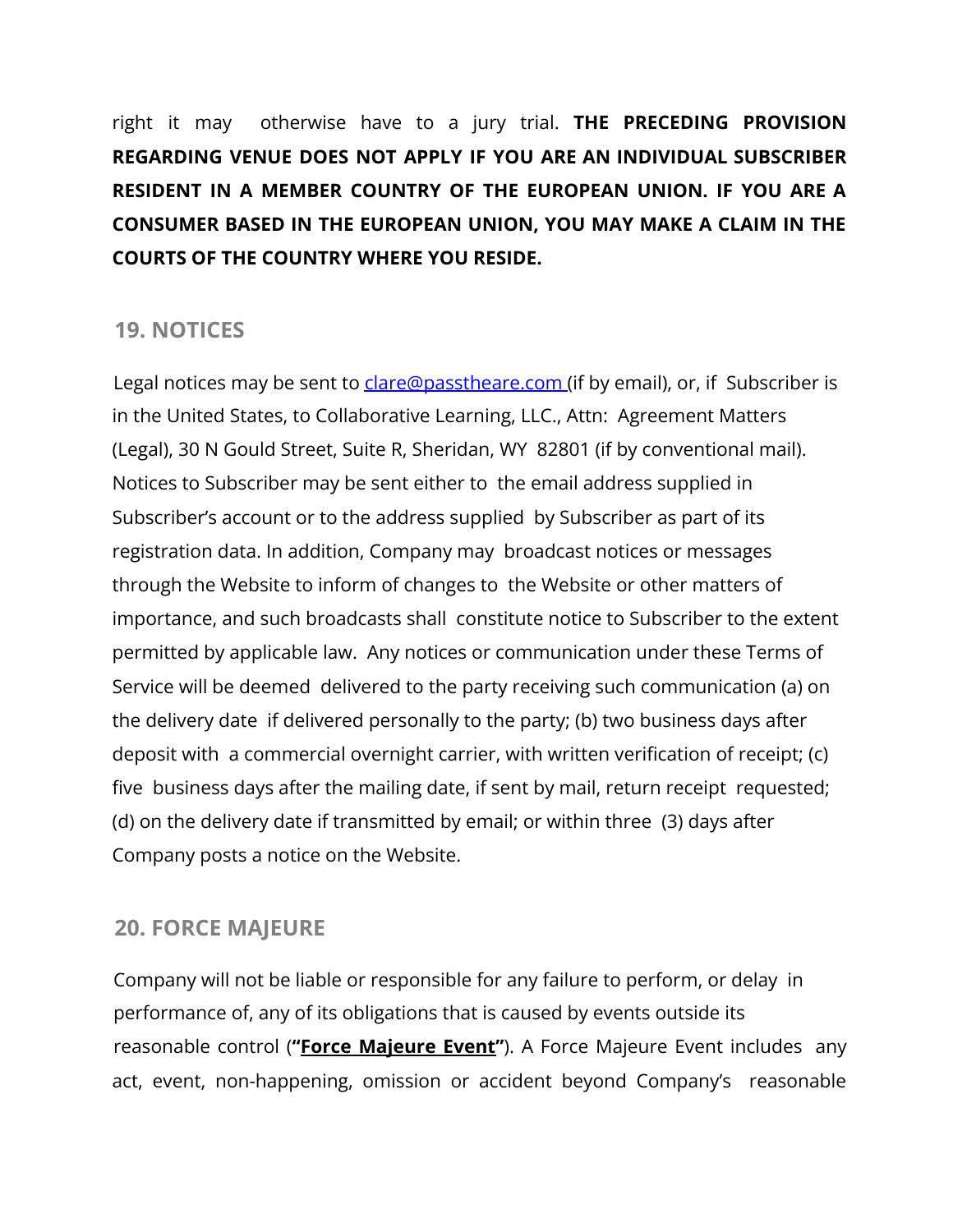control including, but not limited to, restrictions of law, regulations, orders, or other governmental directives, labor disputes, acts of God, third party mechanical or other equipment breakdowns, terrorist attacks, fire, explosions, fiber optic cable cuts, interruption or failure of telecommunications or digital transmission links, Internet failures or delays, storms or other similar events.

**21. PRIVACY POLICY AND WEBSITE USE POLICY** Subscriber agrees to comply with the then-current Website Use Policy and Privacy Policy (collectively, the **"Policies"** and individually, the **"Policy"**). Company reserves the right to modify either Policy at any time, and to the extent permitted by applicable law, changes to the Policies are effective immediately upon posting on the Website. Subscriber's continued use of any portion or all, of the Services, following the posting of a revised Policy means that Subscriber accepts and agrees to the changes. In the event of an express conflict between the Terms of Service and the terms of the Policies, the Terms of Service will prevail.

### **22. CHILDREN**

We are not a site targeted at children or those under the age of 16. For additional information, please see our Privacy Policy.

# **23. NO THIRD-PARTY BENEFICIARIES**

No person or entity not a party to these Terms of Service will be deemed to be a third-party beneficiary of these Terms of Service or any provision hereof.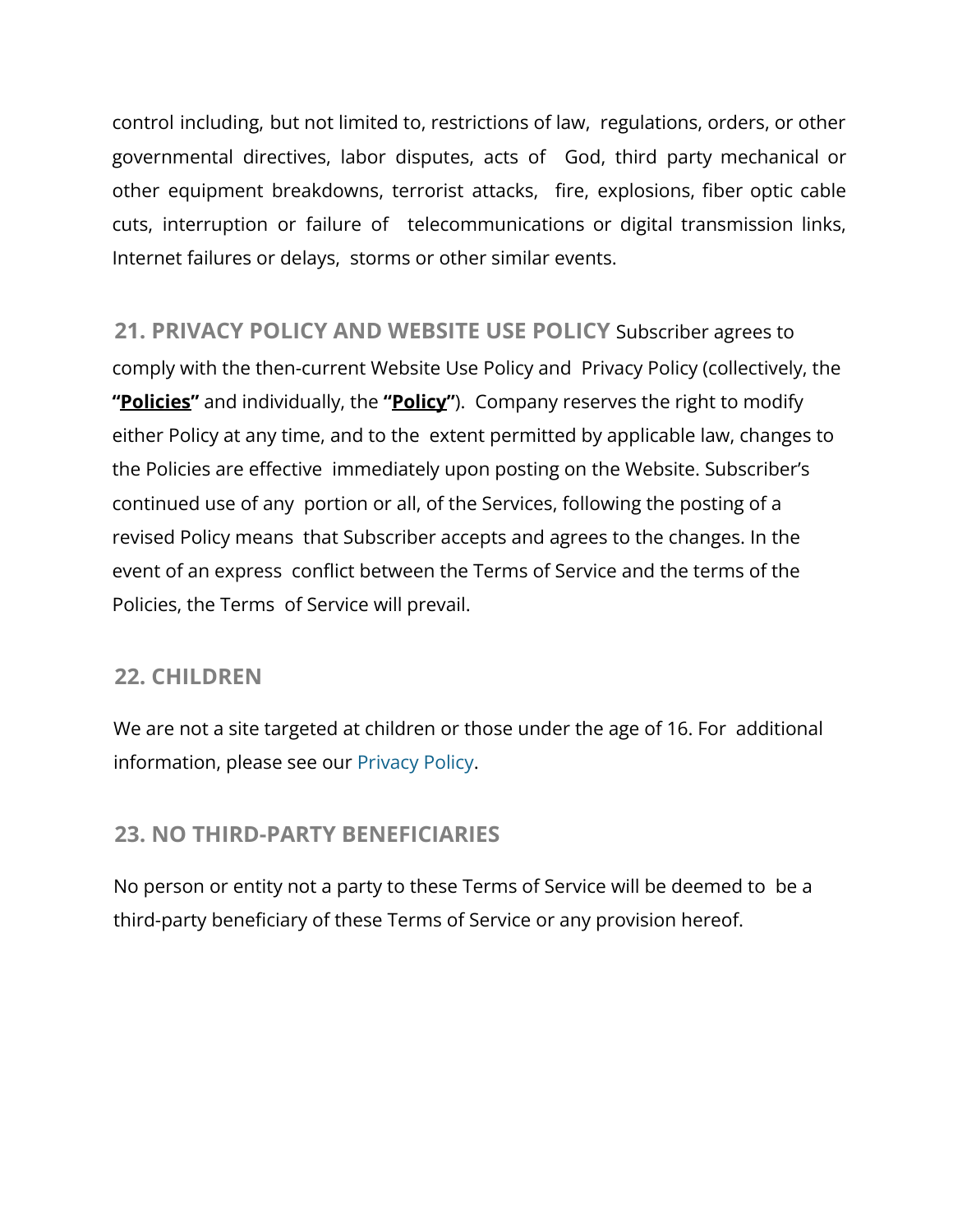# **24. SEVERABILITY**

If any provision of these Terms of Service are held by a court of competent jurisdiction to be contrary to law, such provision shall be changed and interpreted so as to best accomplish the objectives of the original provision to the fullest extent allowed by law and the remaining provisions of these Terms of Service will remain in full force and effect.

### **25. WAIVER AND AMENDMENT**

If Company fails to insist upon strict performance of Subscriber's obligations under any of these terms and conditions, or if Company fails to exercise any of the rights or remedies to which it is entitled under these Terms of Service, this will not constitute a waiver of such rights or remedies and will not relieve Subscriber from compliance with such obligations. No waiver by Company of any default will constitute a waiver of any subsequent default, and no waiver by Company of any of these terms and conditions will be effective unless it is expressly stated to be a waiver and is communicated to Subscriber in writing.

# **26. GEOGRAPHIC RESTRICTIONS**

Software, functionality, and/or features (collectively, **"Service Functionality"**), that may be available on or through Website from time-to time, is subject to United States Export Controls. No Service Functionality from the Website may be downloaded or exported (a) into (or to a resident of) Cuba, Iraq, Libya, North Korea, Iran, Syria, or any other country which the United States has embargoed goods; or (b) anyone on the United States Treasury Department's list of Specially Designated Nationals or the United States Commerce Department's Table of Deny Orders. By downloading or using any Service Functionality, Subscriber represents and warrants